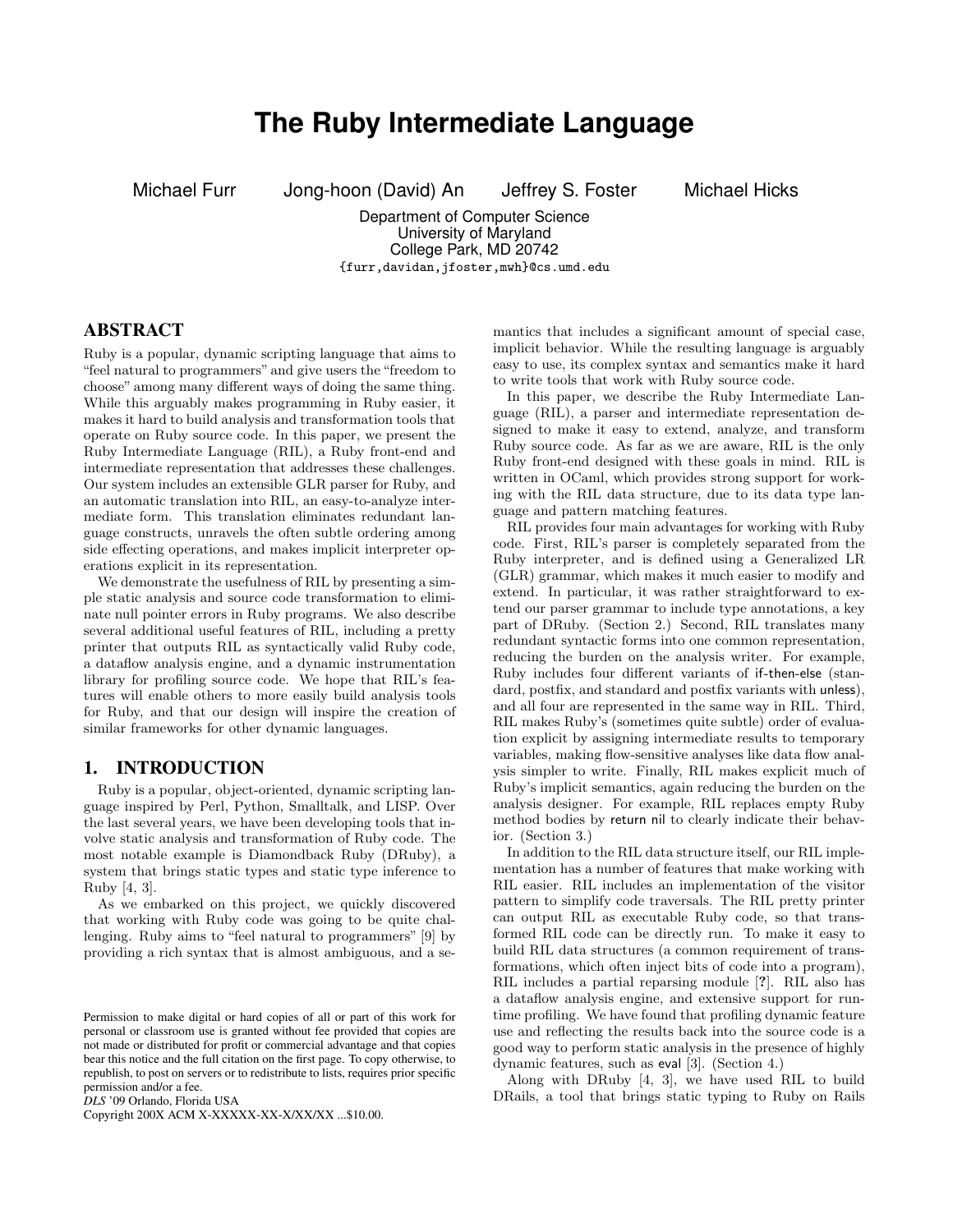applications (a work in progress). In addition, several students in a graduate class at the University of Maryland used RIL for a course project. The students were able to build a working Ruby static analysis tool within a few weeks. These experiences lead us to believe that RIL is a useful and effective tool for analysis and transformation of Ruby source code. We hope that others will find RIL as useful as we have, and that our discussion of RIL's design will be valuable to those working with other dynamic languages with similar features. RIL is available as part of the DRuby distribution at http://www.cs.umd.edu/projects/PL/druby.

## 2. PARSING RUBY

The major features of Ruby are fairly typical of dynamic scripting languages. Among other features, Ruby includes object-orientation (every value in Ruby is an object, including integers); exceptions; extensive support for strings, regular expressions, arrays, and hash tables; and higher-order programming (code blocks). We assume the reader is familiar with, or at least can guess at, the basics of Ruby. An introduction to the language is available elsewhere [10, 2].

The first step in analyzing Ruby is parsing Ruby source. One option would be to use the parser built in to the Ruby interpreter. Unfortunately, that parser is tightly integrated with the rest of the interpreter, and uses very complex parser actions to handle the near-ambiguity of Ruby's syntax. We felt these issues would make it difficult to extend Ruby's parser for our own purposes, e.g., to add a type annotation language for DRuby.

Thus, we opted to write a Ruby parser from scratch. The fundamental challenge in parsing Ruby stems from Ruby's goal of giving users the "freedom to choose" among many different ways of doing the same thing [11]. This philosophy extends to the surface syntax, making Ruby's grammar highly ambiguous from an LL/LR parsing standpoint. In fact, we are aware of no clean specification of Ruby's grammar.<sup>1</sup> Thus, our goal was to keep the grammar specification as understandable (and therefore as extensible) as possible while still correctly parsing all the potentially ambiguous cases. Meeting this goal turned out to be far harder than we originally anticipated, but we were ultimately able to develop a robust parser.

We illustrate the challenges in parsing Ruby with two examples. First, consider an assignment  $x = y$ . This looks innocuous enough, but it requires some care in the parser: If y is a local variable, then this statement copies the value of y to x. But if y is a method (method names and local variables names are described by the same production), this statement is equivalent to  $x = y($ ), i.e., the right-hand side is a method call. Thus we can see that the meaning of an identifier is context-dependent.

Such context-dependence can manifest in even more surprising ways. Consider the following code:

```
1 def \times() return 4 end
2 \mid def y()
3 if false then x = 1 end
4 \mid x + 2 \neq \text{error}, x \text{ is } \text{nil}, \text{ not a method call}5 end
```
Even though the assignment on line 3 will never be executed, its existence causes Ruby's parser to treat x as a local variable from there on. At run-time, the interpreter will initialize x to nil after line 3, and thus executing  $x + 2$  on line 4 is an error. In contrast, if line 3 were removed,  $x + 2$  would be interpreted as  $x() + 2$ , evaluating successfully to 6. (Programmers might think that local variables in Ruby must be initialized explicitly, but this example shows that the parsing context can actually lead to implicit initialization.)

As a second parsing challenge, consider the code

## $6 \mid f()$  do  $|x| \times + 1$  end

Here we invoke the method f, passing a code block (higherorder method) as an argument. In this case the code block, delimited by do ... end, takes parameter x and returns  $x + 1$ .

It turns out that code blocks can be used by several different constructs, and thus their use can introduce potential ambiguity. For example, the statement

#### for  $x$  in 1..5 do  $|x|$  puts  $x$  end

prints the values 1 through 5. Notice that the body of for is also a code block—and hence if we see a call

#### $8 \mid$  for x in f() do ... end ...

then we need to know whether the code block is being passed to f() or is used as the body of the for. (In this case, the code block is associated with the for.)

Of course, such ambiguities are a common part of many languages, but Ruby has many cases like this, and thus using standard techniques like refactoring the grammar or using operator precedence parsing would be quite challenging to maintain.

To meet these challenges and keep our grammar as clean as possible, we built our parser using the dypgen generalized LR (GLR) parser generator, which supports ambiguous grammars [8]. Our parser uses general BNF-style productions to describe the Ruby grammar, and without further change would produce several parse trees for conflicting cases like those described above. To indicate which tree to prefer, we use helper functions to prune invalid parse trees, and we use merge functions to combine multiple parse trees into a single, final output.

An excerpt from our parser is given in Figure 1. The production primary, defined on line 6, handles expressions that may appear nested within other expressions, like a method call (line 7) or a for loop (line 8). On line 10, the action for this rule calls the helper function well formed do to prune ill-formed sub-trees. The well formed do function is defined in the preamble of the parser file, and is shown on lines 1–4. This function checks whether an expression ends with a method call that includes a code block and, if so, it raises the Dyp.Giveup exception to tell dypgen to abandon this parse tree. This rule has the effect of disambiguating the for...do..end example by only allowing the correct parse tree to be valid. Crucially, this rule does not require modifying the grammar for method calls, keeping that part of the grammar straightforward.

By cleanly separating out the disambiguation rules in this way, the core productions are relatively easy to understand, and the parser is easier to maintain and extend. For example, as we discovered more special parsing cases baked into the Ruby interpreter, we needed to modify only the disam-

 $^1\rm{There}$  is a pseudo-BNF formulation of the Ruby grammar in the on-line Ruby 1.4.6 language manual, but it is ambiguous and ignores the many exceptional cases [?].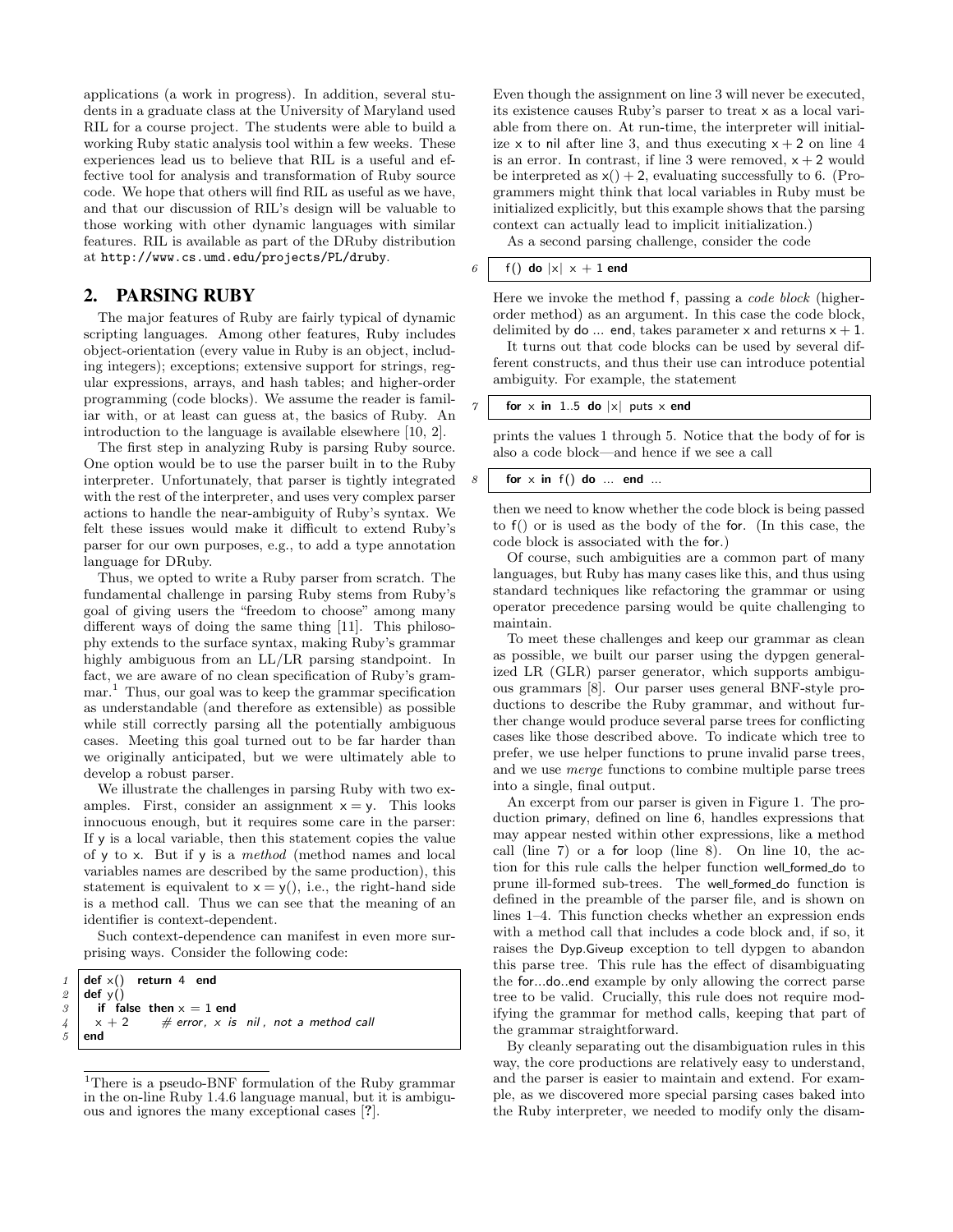

Figure 1: Example GLR Code

biguation rules and could leave the productions alone. Similarly, adding type annotations to individual Ruby expressions required us to only change a single production and for us to add one OCaml function to the preamble. We believe that our GLR specification comes fairly close to serving as a standalone Ruby grammar: the production rules are quite similar to the pseudo-BNF used now [?], while the disambiguation rules describe the exceptional cases. Our parser currently consists of 75 productions and 513 lines of OCaml for disambiguation and helper functions.

## 3. RUBY INTERMEDIATE LANGUAGE

Parsing Ruby source produces an abstract syntax tree, which we could then try to analyze and transform directly. However, like most other languages, Ruby AST's are large, complex, and difficult to work with. Thus, we developed the Ruby Intermediate Language (RIL), which aims to be lowlevel enough to be simple, while being high-level enough to support a clear mapping between RIL and the original Ruby source. This last feature is important for tools that report error messages (e.g., the type errors produced by DRuby), and to make it easy to generate working Ruby code directly from RIL.

RIL provides three main advantages: First, it uses a common representation of multiple, redundant source constructs, reducing the number of language constructs that an analysis writer must handle. Second, it makes the control-flow of a Ruby program more apparent, so that flow-sensitive analyses are much easier to write. Third, it inserts explicit code to represent implicit semantics, making the semantics of RIL much simpler than the semantics of Ruby.

We discuss each of these features in turn.

#### 3.1 Eliminating Redundant Constructs

Ruby contains many equivalent constructs to allow the programmer to write the most "natural" program possible. We designed RIL to include only a small set of disjoint primitives, so that analyses need to handle fewer cases. Thus, RIL translates several different Ruby source constructs into the same canonical representation.

As an example of this translation, consider the following Ruby statements:

(1) if p then e end  $(3)$  e if p

 $(2)$  unless (not p) then e end  $(4)$  e unless (not p)

All of these statements are equivalent, and RIL translates them all into form (1).

As another example, there are many different ways to write string literals, and the most appropriate choice depends on the contents of the string. For instance, below



Figure 2: Nested Assignment

lines  $1, 2, 3$ , and  $4-6$  all assign the string Here's Johnny to s:

 $\begin{array}{c|c} 1 & s = "Here's Johnny" \\ \hline & s = 'Here \ 's Johnny \end{array}$  $s = 'Here \'s$  Johnny  $3 \mid s = \%$  {Here's Johnny}  $4 \mid s = \lt\lt$ EOF 5 Here's Johnny  $6$  EOF

RIL represents all four cases internally using the third form.

RIL performs several other additional simplifications. Operators are replaced by the method calls they represent, e.g.,  $x + 2$  is translated into x.+(2); while and until are coalesced; logical operators such as and and or are expanded into sequences of conditions, similarly to CIL [7]; and negated forms (e.g.,  $!=$ ) are translated into a positive form (e.g.,  $=$ ) combined with a conditional.

All of these translations serve to make RIL much smaller than Ruby, and therefore there are many fewer cases to handle in a RIL analysis as compared to an analysis that would operate on Ruby ASTs.

## 3.2 Linearization

In Ruby, almost any construct can be nested inside of any other construct, which makes the sequencing of side effects tricky and tedious to unravel. In contrast, each statement in RIL is designed to perform a single semantic action such a branch or a method call. As a result, the order of evaluation is completely explicit in RIL, which makes it much easier to build flow-sensitive analyses, such as data flow analysis [1].

To illustrate some of the complexities of evaluation order in Ruby, consider the code in Figure  $2(a)$ . Here, the result of an exception handling block is stored into the variable result. If an analysis needs to know the value of the righthand side and only has the AST to work with, it would need to descend into exception block and track the last expression on every branch, including the exception handlers.

Figure 2(b) shows the RIL translation of this fragment, which inlines an assignment to a temporary variable on every viable return path. Notice that the value computed by the ensure clause (this construct is similar to finally in Java) is evaluated for its side effect only, and is not returned. Also notice that the translation has added an explicit nil assignment for the fall-through case for if. (This is an example of implicit behavior, discussed more in Section 3.3.) These sorts of details can be very tricky to get right, and it took a significant effort to find and implement these cases. RIL performs similar translations for ensuring that every path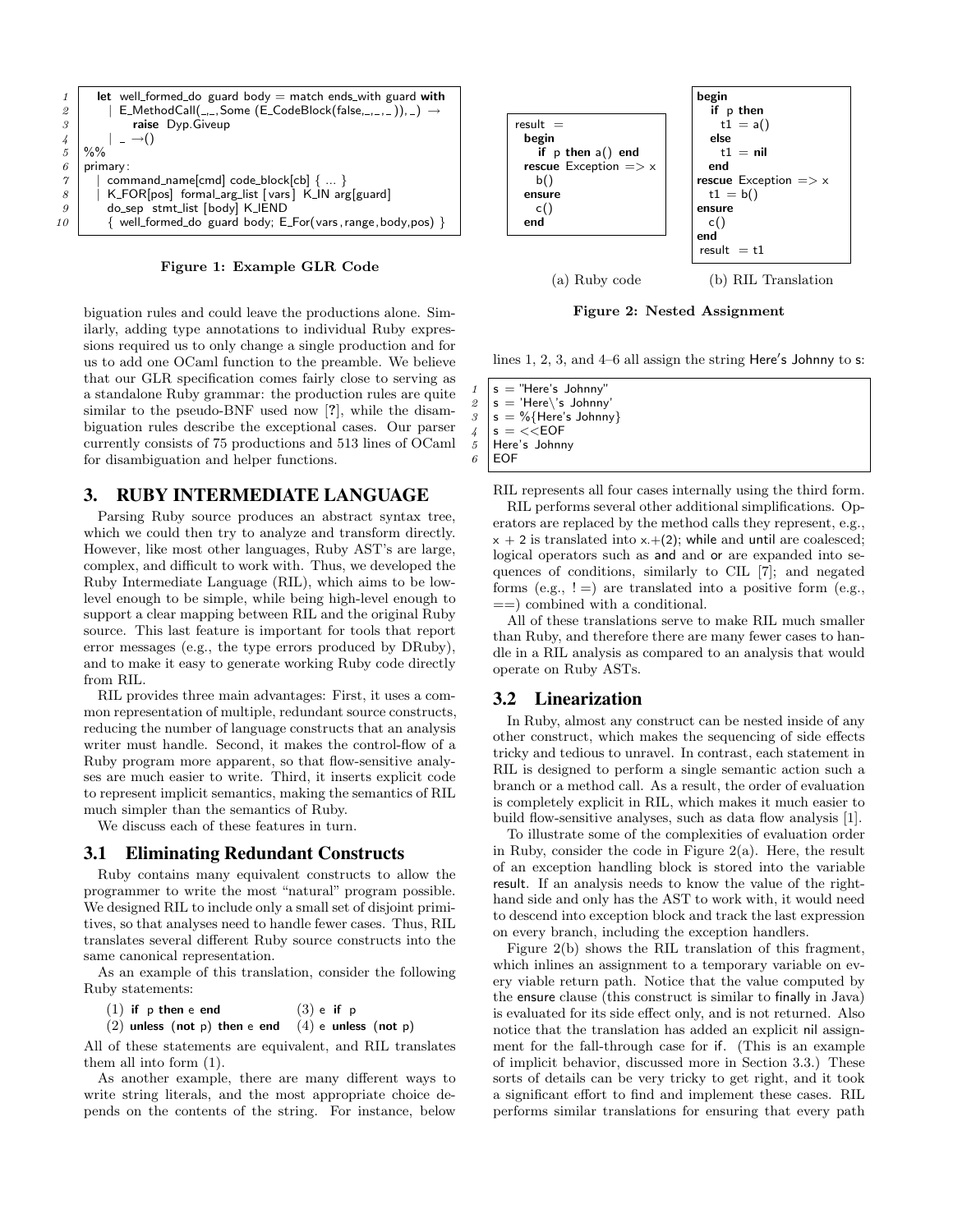| Ruby                  | Method Order   | RH.                                                                        |
|-----------------------|----------------|----------------------------------------------------------------------------|
| $a()$ . $f = b()$ . g | $a, b, g, f =$ | $t1 = a()$<br>$t3 = b()$<br>$t2 = t3.g()$<br>$t1.f=(t2)$                   |
| $a(). f, x = b()g$    | $b, g, a, f =$ | $t2 = b()$<br>$t1 = t2.g()$<br>$(t4, x) = t1$<br>$t3 = a()$<br>$t3.f=(t4)$ |

Figure 3: RIL Linearization Example

through a method body ends with a return statement and that every path through a block ends with a next statement.

Another tricky case for order-of-evaluation in Ruby arises because of Ruby's many different assignment forms. In Ruby, fields are hidden inside of objects and can only be manipulated through method calls. Thus using a "set method" to update a field is very common, and so Ruby includes special syntax for allowing a set method to appear on the left hand side of an assignment. The syntax  $a.m = b$  is equivalent to sending the m= message with argument b to the object a. However, as this syntax allows method calls to appear on both sides of the assignment operator, we must be sure to evaluate the statements in the correct order. Moreover, the evaluation order for these constructs can vary depending on the whether the assignment is a simple assignment or a parallel assignment.

Figure 3 demonstrates this difference. The first column lists two similar Ruby assignment statements whose only difference is that the lower one assigns to a tuple (the righthand side must return an two-element array, which is then split and assigned to the two parts of the tuple). The second column lists the method call order—notice that a is evaluated at a different time in the two statements. The third column gives the corresponding RIL code, which makes the evaluation order clear. Again, these intricacies were hard to discover, and eliminating them makes RIL much easier to work with.

#### 3.3 Materializing Implicit Constructs

Finally, Ruby's rich syntax tries to minimize the effort required for common operations. As a consequence, many expressions and method calls are inserted "behind the scenes" in the Ruby interpreter. We already saw one example of this above, in which fall-though cases of conditionals return nil. A similar example is empty method bodies, which also evaluate to nil by definition.

There are many other constructs with implicit semantics. For example, it is very common for a method to call the superclass's implementation using the same arguments that were passed to it. In this case, Ruby allows the programmer to omit the arguments all together and implicitly uses the same values passed to the current method. For example, in

| $\it 1$       | class A            |  |
|---------------|--------------------|--|
| $\it 2$       | def $foo(x,y)$ end |  |
| 3             | end                |  |
| $\frac{1}{4}$ | class $B < A$      |  |
| 5             | def $foo(x,y)$     |  |
| 6             | .                  |  |
| $\gamma$      | super              |  |
| 8             | end                |  |
| 9             | end                |  |

 $\boldsymbol{\beta}$ 

 $\frac{6}{7}$ 

 $\delta$ 

the call on line 7 is the same as  $super(x,y)$ , which is what RIL translates the call to. Without this transformation, every analysis would have to keep track of these parameters itself, or worse, mistakenly model the call on line 7 as having no actual arguments.

One construct with subtle implicit semantics is rescue. In Figure 2(b), we saw this construct used with the syntax rescue  $C \Rightarrow x$ , which binds the exception to x if it is an instance of C (or a subclass of C). However, Ruby also includes a special abbreviated form **rescue**  $\Rightarrow$  x, in which the class name is omitted. The subtlety is that, contrary to what might be expected, a clause of this form does not match arbitrary exceptions, but instead only matches instances of StandardError, which is a superclass of many, but not all exceptions. To make this explicit, RIL requires every rescue clause to have an explicit class name, and inserts StandardError to mimic this sugar.

Finally, Ruby is often used to write programs that manipulate strings. As such, it contains many useful constructs for working with strings, including the  $#$  operator, which inserts a Ruby expression into the middle of a string. For example, "Hi  $\# \{x.name\}$ , how are you?" computes x.name, invokes its to\_s method to convert it to a string, and then inserts the result using concatenation. Notice that the original source code does not include the call to to\_s. Thus, RIL both replaces uses of  $#$  with explicit concatenation and makes the to\_s calls explicit. The above code is translated as

| $1 \mid t1 = x$ . name         |
|--------------------------------|
| $2 \mid t2 = "Hi" + t1.to_s$   |
| $3 \mid t2 +$ ", how are you?" |

Similarly to linearization, by making implicit semantics of constructs explicit, RIL enjoys a much simpler semantics than Ruby. In essence, like many other intermediate languages, the translation to RIL encodes a great deal of knowledge about Ruby and thereby lowers the burden on the analysis designer. Instead of having to worry about many complex language constructs, the RIL user has fewer, mostly disjoint cases to be concerned with, making it easier to develop correct Ruby analyses.

## 4. USING RIL

In this section, we demonstrate RIL using three examples. First, we develop a simple transformation that uses dynamic instrumentation to prevent methods from being called on nil. Second, we construct a simple dataflow analysis to improve the performance of the transformed code. Finally, we describe an instrumentation library we built to enable profiledriven static analysis, discussing type inference in DRuby as a motivating example. Along the way, we illustrate some of the additional features our implementation provides to make it easier to work with RIL.

A complete grammar for RIL appears in Appendix A. In our implementation, RIL is represented as an OCaml data structure, and hence all our examples below are written in OCaml [6].

## 4.1 Transformation

As a first example, we define a Ruby-to-Ruby transformation written with RIL. Our transformation modifies method calls such that if the receiver object is nil then the call is ignored rather than attempted. In essence this change makes Ruby programs oblivious [?] to method invocations on nil,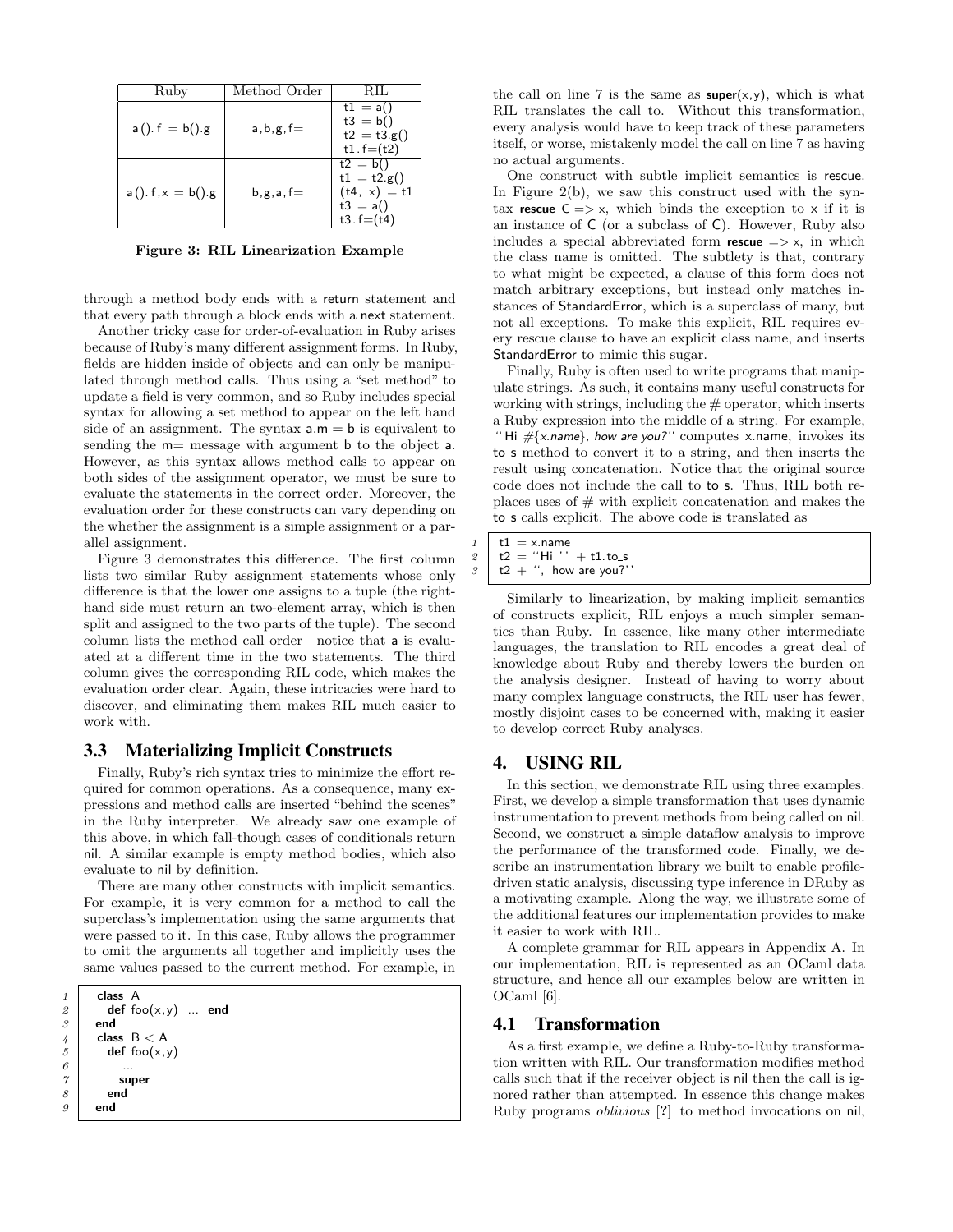which typically cause exceptions. (In fact, nil is a valid object in Ruby and does respond to a small number of methods, so some method invocations on nil would be valid.) As an optimization, we will not transform a call if the receiver is self, since self can never be nil. This particular transformation may or may not be useful, but it works well to demonstrate the use of RIL.

The input to our transformation is the name of a file, which is then parsed, transformed, and printed back to stdout. The top-level code for this is as follows:

```
1 \parallel let main fname =
```
- $2$   $\vert$  let loader  $=$  File\_loader . create File\_loader . EmptyCfg [] in
- $3$  let stmt = File\_loader . load\_file loader fname in
- $4$  | let new\_stmt = visit\_stmt (new safeNil) stmt in
- 5 CodePrinter. print\_stmt stdout new\_stmt

First, we use RIL's File loader module to parse the given file (specified in the formal parameter fname), binding the result to stmt (lines 2–3). Next, we invoke new safeNil to create an instance of our transformation visitor, and pass that to visit\_stmt to perform the transformation (line 4). This step performs the bulk of the work, and is discussed in detail next. Finally, we use the CodePrinter module to output the transformed RIL code as syntactically valid Ruby code, which can be directly executed (line 5). RIL also includes an ErrorPrinter module, which DRuby uses to emit code inside of error messages—since RIL introduces many temporary variables, the code produced by CodePrinter can be hard to understand. Thus, ErrorPrinter omits temporary variables (among other things), showing only the interesting part. For instance, if t1 is a temporary introduced by RIL, then ErrorPrinter shows the call  $t1 = f()$  as just  $f()$ .

RIL's visitor objects are modeled after those in CIL [7]. A visitor includes a (possibly inherited) method for each RIL syntactic variant (statement, expression, and so on) using pattern matching to extract salient attributes. The code for our safeNil visitor class is as follows:

```
1 \vert class safeNil = object
2 inherit default_visitor as super
3 \mid method visit_stmt node = match node.snode with
\begin{array}{c|c} \n4 & | \n\end{array} | MethodCall(., {mc_target='ID_Self}) → SkipChildren<br>
\begin{array}{c|c} \n5 & | \n\end{array} MethodCall(., {mc_target=#expr as targ}) →
             MethodCall(, {mc_target=#expr as targ}) \rightarrow6 \mid (* \dots transform \dots *)\gamma | | \rightarrow super#visit_stmt node
8 \midend
```
The safeNil class inherits from default\_visitor (line 2), which performs no actions. We then override the inherited visit\_stmt method to get the behavior we want: Method calls whose target is self are ignored, and we skip visiting the children (line 4). This is sensible because RIL method calls do not have any statements as sub-expressions, thanks to the linearlization transformation mentioned in Section 3.2. Method calls with non-self receivers are transformed (lines 5–6). Any other statements are handled by the superclass visitor (line 7), which descends into any sub-statements or -expressions. For example, at an if statement, the visitor would traverse the true and false branches.

To implement the transformation on line 6, we need to create RIL code with the following structure, where  $E$  is the receiver object and  $M$  is the method invocation:

if  $E$ .nil? then nil else  $M$  end

To build this code, RIL includes a partial reparsing module [?] that lets us mix concrete and abstract syntax. To use it, we simply call RIL's reparse function:

reparse ~env:node. locals 2  $\begin{array}{c}$  "if %a.nil? then nil else %a end"<br>3 format\_expr targ format\_stmt node format\_expr targ format\_stmt node

Here the string passed on line 2 describes the concrete syntax, just as above, with %a wherever we need "hole" in the string. We pass targ for the first hole, and node for the second. As is standard for the %a format specifier in OCaml, we also pass functions (in this case, format expr and format\_stmt) to transform the corresponding arguments into strings.

Note that one potential drawback of reparsing is that reparse will complain at run-time if mistakenly given unparsable strings; constructing RIL datastructures directly in OCaml would cause mistakes to be flagged at compiletime, but such direct construction is far more tedious. Also, recall from Section 2 that parsing in Ruby is highly contextdependent. Thus, on line 1 we pass node.locals as the optional argument env to ensure that the parser has the proper state to correctly parse this string in isolation.

Putting this all together, the actual visitor pattern matching case for transforming a method call is

```
MethodCall( , {mc_target=#expr as targ}) \rightarrow2 let node' = reparse \tilde{e} env: node. locals
3 reparse ~env:node. locals
4 \frac{1}{4} \frac{1}{1} \frac{1}{2} if %a.nil? then nil else %a end"
5 format_expr targ format_stmt node
          in ChangeTo node'
```
Here we construct the new code as node' and instruct the visitor to replace the existing node with this new statement (line 6).

## 4.2 Dataflow Analysis

The above transformation is not very efficient because it transforms every method call with a non-self receiver. For example, the transformation would instrument the call to  $\boldsymbol{+}$ in the following code, even though we can see that x will always be an integer.

1 if p then  $x = 3$  else  $x = 4$  end  $2 \times +5$ 

 $\gamma$ 

To address this problem, we can write a simple static analysis to track the flow of literals through the current scope (e.g., a method body), and skip instrumenting any method call whose receiver definitely contains a literal.

We can write this analysis using RIL's built-in dataflow analysis engine. To specify a dataflow analysis [1] in RIL, we supply a module that satisfies the following signature:

 $model$  type DataFlowProblem  $=$ sig 3 type t (∗ abstract type of facts ∗) val top : t  $(*$  initial fact for stmts  $*$ ) val eq :  $t \rightarrow t \rightarrow$  bool (\* equality on facts \*) 6 val to\_string : t  $\rightarrow$  string 8 val transfer : t  $\rightarrow$  stmt  $\rightarrow$  t (\* transfer function \*) 9 val meet : t list  $\rightarrow$  t (\* meet operation \*) 10  $|$  end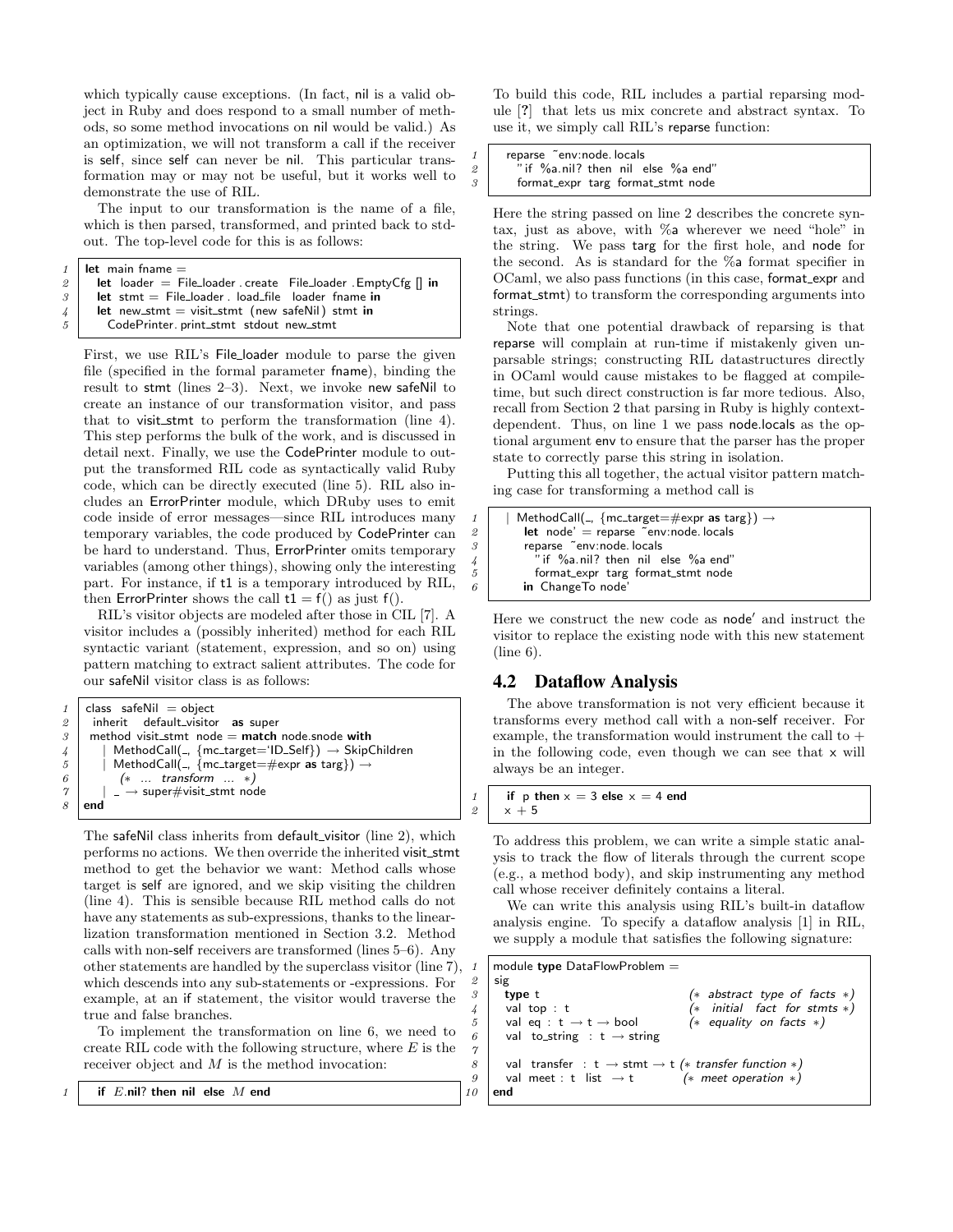Given such a module, RIL includes basic support for forwards and backwards dataflow analysis; RIL determines that a fixpoint has been reached by comparing old and new dataflow facts with eq. This dataflow analysis engine was extremely easy to construct because each RIL statement has only a single side effect.

For this particular problem, we want to determine which local variables may be nil and which definitely are not. Thus, we begin our dataflow module, which we will call NilAnalysis, by defining the type t of dataflow facts to be a map from local variable names (strings) to facts, which are either MaybeNil or NonNil:

```
1 | module NilAnalysis = struct
```
2 **type** fact = MaybeNil | NonNil (\* core dataflow facts \*)

```
3 type t = fact StrMap.t
```
Next, we define top, which for our example will be the empty map:

```
let top = StringMap. empty
```
We choose the empty map rather than a map from all variables to NonNil since that way we can avoid computing the set of all local variables ahead of time. We omit the definitions of eq and to\_string, which are straightforward.

Next, we define the meet function. Our meet semilattice uses the order MaybeNil < NonNil to describe the state of a single variable. We encode this relationship and extend it pointwise to maps:

| 5        | (* compute meet of two facts $*)$                                              |
|----------|--------------------------------------------------------------------------------|
| 6        | let meet_fact t1 t2 = match t1,t2 with                                         |
| $\gamma$ | MaybeNil, $\equiv \rightarrow$ MaybeNil                                        |
| 8        | $\overline{\phantom{a}}$ , MaybeNil $\rightarrow$ MaybeNil                     |
| 9        | NonNil, $NonNil \rightarrow NonNil$                                            |
| 10       |                                                                                |
| 11       | (* update : string $\rightarrow$ fact $\rightarrow$ t $\rightarrow$ t $\ast$ ) |
| 12       | (* replace value of s in map with the meet of itself and $v *$ )               |
| 13       | let update s $\vee$ map $=$                                                    |
| 14       | $let$ fact $=$                                                                 |
| 15       | try join_fact (StringMap.find s map) v                                         |
| 16       | with Not_found $\rightarrow$ v                                                 |
| 17       | in StringMap.add s fact map                                                    |
| 18       |                                                                                |
| 19       | $(*)$ meet : t list $\rightarrow$ t $*)$                                       |
| 20       | (* compute meet of all elements of $ st \rangle$ )                             |
| 21       | let meet lst $=$                                                               |
| 22       | List fold left                                                                 |
| 23       | (fun acc map $\rightarrow$ StringMap.fold update map acc)                      |
| 24       | StringMap.empty lst                                                            |

Finally, we define the transfer function, which, given the input dataflow facts map and a statement stmt returns the output dataflow facts:

```
1 let rec transfer map stmt = match stmt.snode with
 2 \mid | Assign(lhs, \# literal) \rightarrow update_lhs NonNil map lhs
 3 | Assign(lhs, 'ID_Var('Var_Local, rvar)) \rightarrow4 update_lhs (StrMap.find rvar map) map lhs<br>
1 MethodCall(Some lhs, ) | Yield (Some lhs, )
              MethodCall(Some Ins, _{\sim}) | Yield (Some lhs, )
 6 | Assign(lhs, _) \rightarrow update_lhs MaybeNil map lhs \gamma | \rightarrow map
              \overline{\phantom{a}} \rightarrow map
 8
9 and update lhs fact map lhs = match lhs with<br>
10 | 'ID_Var('Var_Local, var) \rightarrow update var fact
               11D_Var('Var_Local, var) \rightarrow update var fact map
11 | \# identifier \to map
12 | \blacksquare 'Tuple lst \rightarrow List. fold_left (update_lhs MaybeNil) map lst
13 | | 'Star (#lhs as 1) \rightarrow update_lhs NonNil map I
14 end
```
The first case we handle is assigning a literal (line 2). Since literals are never nil, line 2 uses the helper function update lhs to mark the left-hand side of the assignment as non-nil. (Perhaps surprisingly, nil itself is actually an identifier in Ruby rather than a literal, and RIL follows the same convention.)

The function update lhs has several cases, depending on the left-hand side. If it is a local variable, that variable's data flow fact is updated in the map (line 10). If the lefthand side is any other identifier (such as a global variable), the update is ignored, since our analysis only applies to local variables. If the left-hand side is a tuple (i.e., it is a parallel assignment), then we recursively apply the same helper function but conservatively mark the tuple components as MaybeNil. The reason is that parallel assignment can be used even when a tuple on the left-hand side is larger than the value on the right. For example  $x,y,z = 1,2$  will store 1 in x, 2 in y and nil in z. In contrast, the star operator always returns an array (containing the remaining elements, if any), and hence variables marked with that operator will never be nil (line 13). For example,  $x, y, *z = 1,2$  will set x and y to be 1 and 2, respectively, and will set z to be a 0-length array.

Going back to the main transfer function, lines 3–4 match statements in which the right-hand side is a local variable. We look up that variable in the input map, and update the left-hand side accordingly. Lines 5–6 match other forms that may assign to a local variable, such as method calls. In these cases, we conservatively assume the result may be nil. Finally, line 7 matches any other statement forms that do not involve assignments, and hence do not affect the propagation of dataflow facts.

To use our NilAnalysis module, we instantiate the dataflow analysis engine with NilAnalysis as the argument and then invoke the fixpoint function, which returns two hash tables of input and output facts at each statement:

```
1 module DataNil = Dataflow. Forwards (NilAnalysis)
2 | let in facts, out facts = DataNil. fixpoint node in
```
Finally, we add a new case to our original visitor. We now check if a method target is a local variable and skip the instrumentation if it is:

```
2 | MethodCall(_{-1},
\overline{3} \overline{\qquad} {mc_target=('ID_Var('Var_Local, var) as targ)}) \rightarrow4 let map = Hashtbl.find in facts node in
5 begin match StrMap.find var map with
6 | NilAnalysis .MaybeNil \rightarrow refactor targ node
\gamma | NilAnalysis .NonNil \rightarrow SkipChildren
             end
```
The complete code for this example appears in Appendix B.

## 4.3 Profile-Guided Analysis

 $\mathcal I$ 

The example presented so far has brushed aside an important detail: a significant amount of Ruby code, particularly in the Ruby standard library, pervasively uses highly dynamic methods such as eval. When eval e is called, the Ruby interpreter evaluates e, which must return a string, and then parses and evaluates that string as ordinary Ruby code. To precisely analyze code containing eval, then, we need to know what strings may be passed to eval at run time. We could try to do this with a purely static analysis (approximating what the string arguments could be), but that would likely be quite imprecise.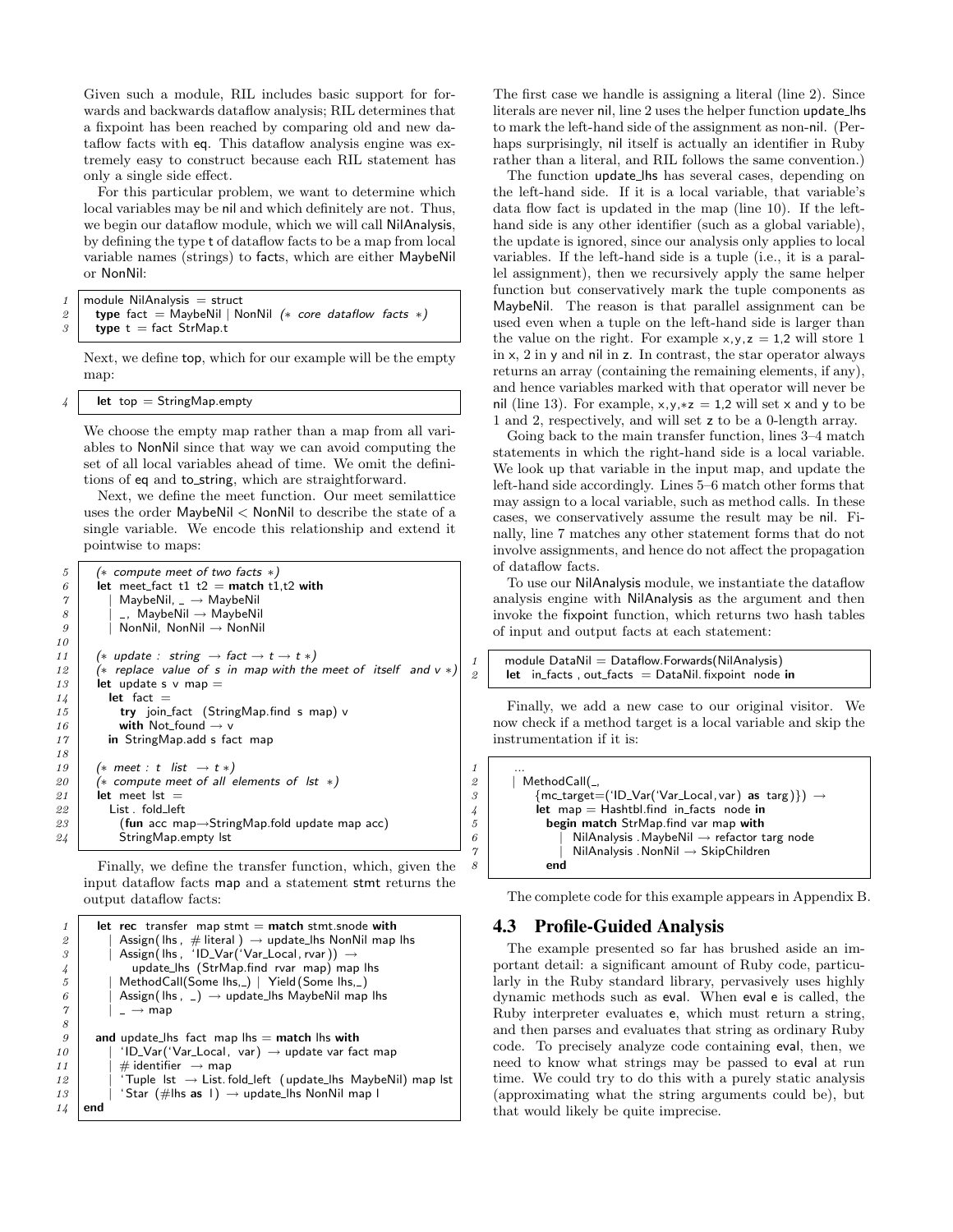Instead, we developed a dynamic analysis library that, among other things, lets us profile dynamic constructs. Using this library, we can keep track of what strings are passed to eval, and then use this information in the analysis from Section 4.2. Our most complex RIL client to date, Diamondback Ruby (DRuby), makes extensive use of this profiling infrastructure to very good effect [3].

Figure 4 shows the architecture of the analysis library, which consists of five main stages. We assume that we have a set of test cases under which we run the program to gather profiles.

First, we execute the target program (using the test cases), but with a special Ruby file preloaded that redefines require, the method that loads another file. Our new version of require behaves as usual, except it also records all of the files that are loaded during the program's execution. This is because require has dynamic behavior, like eval: Ruby programs may dynamically construct file names to pass to require (and related constructs) or even redefine the semantics of the require method [3].

After we have discovered the set of application files, in stage two we instrument each file to record profiling information. This transformation is carried out like the one we saw in Section 4.1, except we modify the Ruby code to track strings passed to eval and several other dynamic constructs. We then unparse the modified source files to disk (using the CodePrinter module we already mentioned) and execute the resulting program. Here we must be very careful to preserve the execution environment of the process, e.g., the current working directory, the name of the executed script (stored in the Ruby global \$0), and the name of the file (stored in  $\Box$  FILE $\Box$  in Ruby). When the execution is complete, we serialize all of the profiled data to disk using YAML, a simple markup language supported by both Ruby and OCaml.

Finally, we read in the gathered profiles and use them to transform the original source code prior to applying our main analysis. For example, consider NilAnalysis again. Suppose our target program contains the code eval " $o. \# \{m\}$ ")" and profiling reveals that at run-time this eval is called with string " $o.run()$ " (i.e., m contained string "run" when the eval was executed). The stage 4 transformation then replaces the eval call by o.run() directly. (In fact, we use a more general transformation in case x does not always evaluate to the same string [3].) As a result, when we run NilAnalysis it can properly instrument this method call, handling the case that o turns out to be nil. Without profiling, NilAnalysis would not see the call, and thus fail to eliminate a potential failure due to a nil receiver. In our work on DRuby, we found that this dynamic profiling technique, while potentially incomplete, works very well in practice, due to the restricted way Ruby programmer use highly dynamic features [3].

Our profiling and transformation infrastructure is fairly general, and can be used for things other than profiling dynamic constructs. For example, we could choose to use just the first three stages to collect profiling information for later analysis. For example, we might want to track all possible values of the first argument (the filename) passed to File.open for later tabulation. We can do this quite simply by writing

 $1$  | intercept\_args File, :open do  $|*args|$  args  $[0]$ . to\_s end

(The instrumentation for the third stage in Figure 4 is specified partially in OCaml and partially in Ruby.) Our library will then store the file, line number, and a list of values that were passed to open. We were able to make good use of this flexibility by reusing portions of the library in DRails, in which we profile calls to special Ruby on Rails methods like before filter and validate.

# 5. RELATED WORK

There are several threads of related work.

Another project that allows access to the Ruby AST is ruby parser [?]. This parser is written in Ruby and stores the AST as an S-expression. ruby parser performs some syntactic simplifications, such as translating unless statements into if statements, but does no semantic transformations such as linearizing effects or reifying implicit constructs. The authors of ruby parser have also developed several tools to perform syntax analysis of Ruby programs [?] such as flay, which detects structural similarities in source code; heckle, a mutation-based testing tool; and flog, which measures code complexity. We believe these tools could also be written using RIL, although most of RIL's features are tailored toward developing analyses that reason about the semantics of Ruby, not just its syntax.

Several integrated development environments [?, ?] have been developed for Ruby. These IDEs do some source code analysis to provide features such as code refactoring and method name completion. However, they are not specifically designed to allow users to develop their own source code analyses. Integrating analyses developed with RIL into an IDE would be an interesting direction for future work.

The Ruby developers recently released version 1.9 of the Ruby language, which includes a new bytecode-based virtual machine. The bytecode language retains some of Ruby's source level redundancy, including opcodes for both if and unless statements [?]. At the same time, opcodes in this language are lower level than RIL's statements, which may make it difficult to relate instructions back to their original source constructs. Since this bytecode formulation is quite new, it is not yet clear whether it might be appropriate for uses similar to RIL.

While the Ruby language is defined by its C implementation, several other implementations exist, such as JRuby [5], IronRuby [?], and MacRuby [?]. These projects aim to execute Ruby programs using different runtime environments, taking advantage of technologies present on a specific platform. For example, JRuby allows Ruby programs to execute on the Java Virtual Machine, and allows Ruby to call Java code and vice versa. While these projects necessarily include some analysis of the programs, they are not designed for use as an analysis writing platform.

Finally, RIL's design was influenced by the C Intermediate language [7], a project with similar goals for C. In particular, the authors' prior experience using CIL's visitor class, and CIL's clean separation of side-effect expressions from statements, lead to a similar design in RIL.

## 6. CONCLUSION

In this paper, we have presented RIL, the Ruby Intermediate Language. The goal of RIL is to provide a representation of Ruby source code that makes it easy to develop source code analysis and transformation tools. Toward this end, RIL includes a GLR parser designed for modification and extensibility; RIL translates away redundant constructs;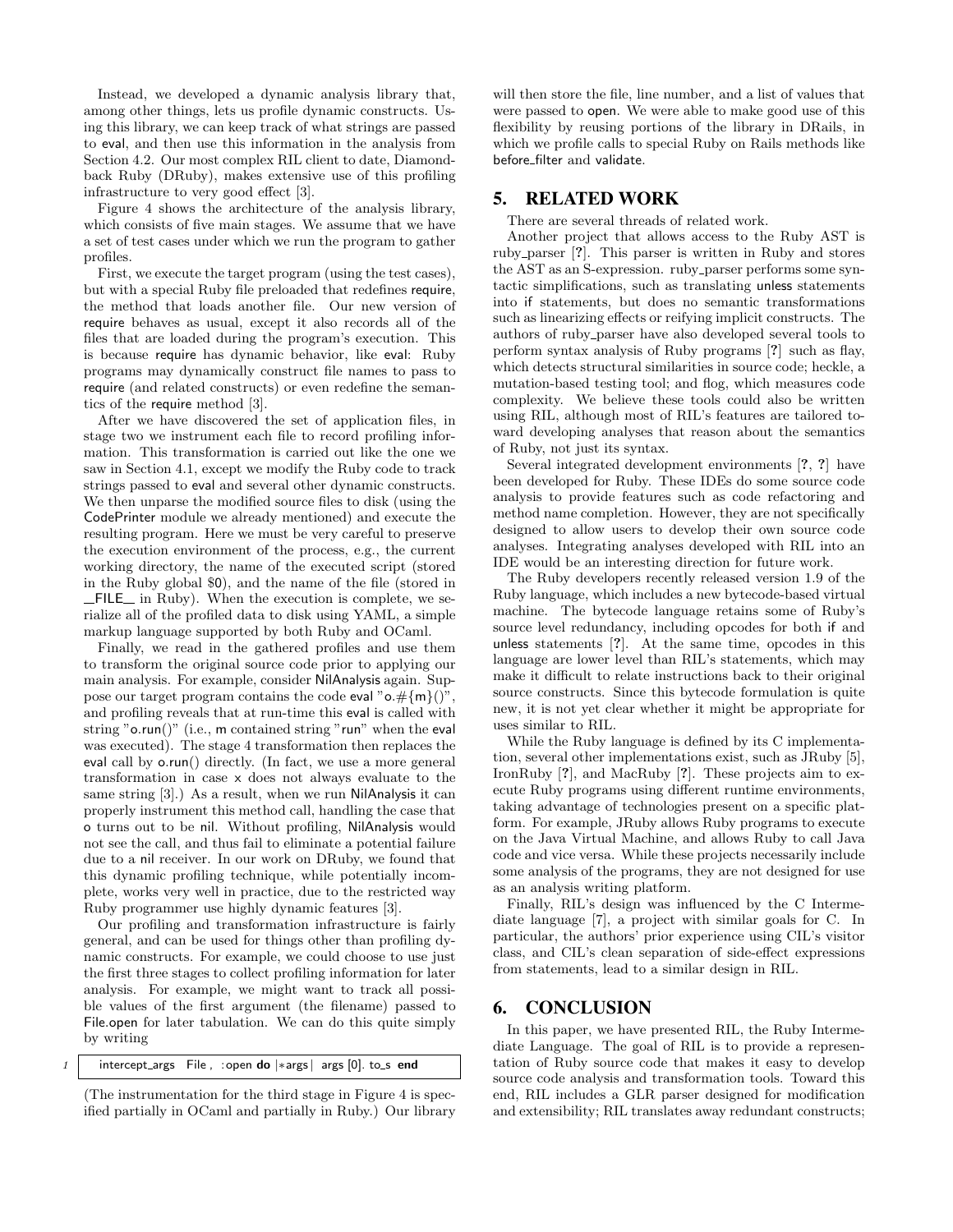

Figure 4: Dynamic Instrumentation Architecture

RIL makes Ruby's order of side effecting operations clear; and RIL makes explicit many implicit operations performed by the Ruby interpreter. Combined, we believe these features minimize redundant work and reduce the chances of mishandling certain Ruby features, making RIL an effective and useful framework for working with Ruby source code.

# 7. REFERENCES

- [1] Alfred V. Aho, Ravi Sethi, and Jeffrey D. Ullman. Compilers: Principles, Techniques, and Tools. Addison Wesley, 1988.
- [2] David Flanagan and Yukihiro Matsumoto. The Ruby Programming Language. O'Reilly Media, Inc, 2008.
- [3] Michael Furr, Jong-hoon (David) An, and Jeffrey S. Foster. Profile-guided static typing for dynamic scripting languages. In Proceedings of the twenty fourth Annual Conference on Object-Oriented Programming Systems, Languages, and Applications, October 2009. To appear.
- [4] Michael Furr, Jong-hoon (David) An, Jeffrey S. Foster, and Michael Hicks. Static Type Inference for Ruby. In OOPS Track, SAC, 2009.
- [5] JRuby Java powered Ruby implementation, February 2008. http://jruby.codehaus.org/.
- [6] Xavier Leroy. The Objective Caml system, August 2004.
- [7] George C. Necula, Scott McPeak, S. P. Rahul, and Westley Weimer. CIL: Intermediate Language and Tools for Analysis and Transformation of C Programs. In CC, pages 213–228, 2002.
- [8] Emmanuel Onzon. dypgen User's Manual, January 2008.
- [9] Bruce Stewart. An Interview with the Creator of Ruby, November 2001. http://www.linuxdevcenter. com/pub/a/linux/2001/11/29/ruby.html.
- [10] Dave Thomas, Chad Fowler, and Andy Hunt. Programming Ruby: The Pragmatic Programmers' Guide. Pragmatic Bookshelf, 2nd edition, 2004.
- [11] Bill Venners. The Philosophy of Ruby: A Conversation with Yukihiro Matsumoto, Part I, September 2003. http://www.artima.com/intv/rubyP.html.

# APPENDIX

## A. RIL GRAMMAR

Figure 5 gives the full grammar for RIL. In the figure, optional elements are enclosed in  $\left[\right]^?$ . RIL separates statements  $s$ , which may have side effects, from expressions  $e$ , which are side-effect free.

 $\therefore = e | s; s | \text{lval} = e, \dots, e$ if  $e$  then  $s$  else  $s$  end | case  $e$  [when  $e$  then  $s$ ] $\frac{2}{3}$  [else  $s$ ] $\frac{2}{3}$  end while e do s end | for  $x = e$  in s | begin s [rescue  $e \Longrightarrow x; s$ ]<sup>?</sup> [else s]<sup>?</sup> [ensure s]<sup>?</sup> end |  $[lval = ]<sup>?</sup>e.m(e,...,e) [blk]<sup>?</sup> | [lval = ]<sup>?</sup> yield(e,...,e)$ def  $m(p)$  s end | module  $M$ ; s end | class  $C \in D[^?; s$  end | class  $<< e; s$  end return  $e \mid$  next  $e \mid$  break  $e \mid$  redo  $\mid$  retry alias  $m$   $m$  | undef  $m$  | defined?  $s$ BEGIN do s end | END do s end lit ::=  $n \mid ``str" \mid [e, \ldots, e] \mid \ldots$  $id$  ::= self  $|x| \mathcal{Q}x | \mathcal{Q}x | \mathcal{X}$   $f \mathcal{X} | A | id :: A$ e ::= id | lit | ∗e | &e  $lval \ \ ::= \ \ id \ | \ lval, \ldots, lval \ | \ *lval$  $p$  ::=  $x_1, \ldots, [x_n = e_n, \ldots]^? , [*x_m]^?$  $blk \ ::= \ do |p| s \text{ end}$  $x \in \text{local variable names}$ <br>  $@x \in \text{instance variable na}$  $@x \in$  instance variable names<br> $@@x \in$  class variable names  $@x \in class$  variable names<br> $\$x \in global$  variable name.  $\epsilon$  global variable names

#### Figure 5: Ruby Intermediate Language (RIL)

 $A \in constants$  $m \in$  method names

RIL comprises 24 statement forms, including expressions, sequencing, and parallel assignment. RIL includes just two conditional forms, an if statement, which models all of the simple branching forms, and a case statement, which models multiple branches. RIL also includes both while and for loops. We could translate case into a sequence of if's or for loops into while loops, but we chose not to on the theory that a user may want to distinguish these constructs; we may revisit this choice in a future version of RIL.

The next statement form in RIL represents Ruby's exception handling construct, delimited by begin...end. Each clause rescue  $e \Rightarrow x$ ; s handles exceptions that are instances of class e or its subclasses, binding x to the exception in s. Unlike Ruby, in RIL the caught class is always included, as discussed in Section 3.3. The optional else block acts as a fall through case, catching any exception, and the ensure block is executed whether the exception is caught or not.

In RIL, method calls appear one per statement, and may not be nested, as we require all method arguments to be expressions and may optionally store their return value to in an expression using a assignment form. As in Ruby, method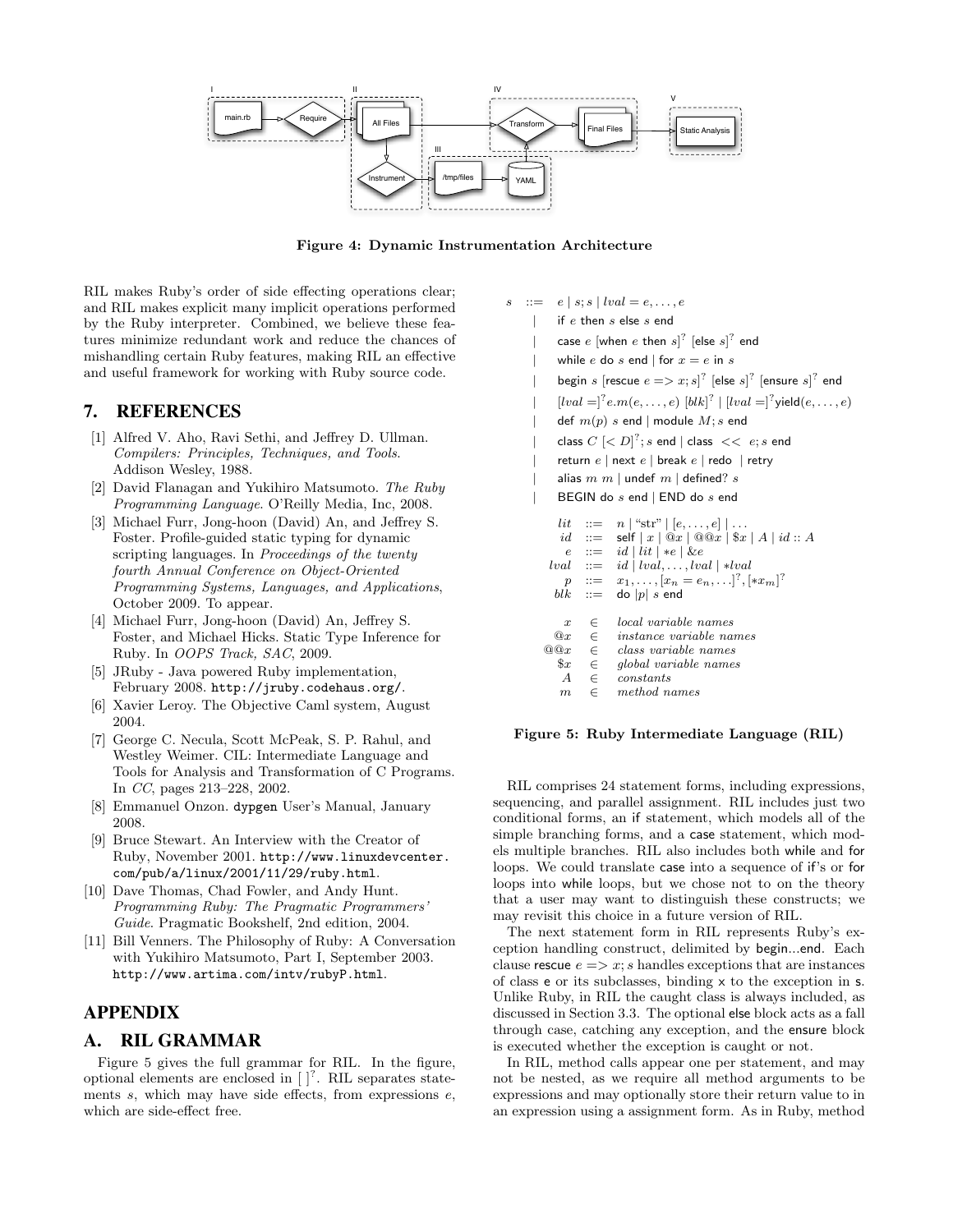calls may optionally pass a single code block do  $|p|$  s end. This code block may be invoked inside the called function using the yield construct.

Methods are defined using the def keyword. Note that, as in Ruby, a method definition may occur anywhere in a statement list, e.g., it may occur conditionally depending on how an if statement evaluates. (However, no matter whether or when a method definition is executed, the defined method is always added to the lexically enclosing class.) After the regular parameters in a method definition, a parameter list p may contain zero or more optional arguments and may end with at most one *vararg* parameter, written  $*x_m$ . If a vararg parameter is present, then any actual parameters passed in positions m or higher are gathered into an array that is passed as argument  $x_m$ .

Modules and classes are defined using module and class, respectively. Class definitions may either specify a class name and an optional superclass, or may use the << notation to open the eigenclass of an object. As in Ruby, methods defined inside an object's eigenclass (so-called eigenmethods) are available only to that instance. For example, suppose x is an instance of A. Writing class  $<< x$ ; def m ... end end adds a method to x's eigenclass but not to A; thus no instance of A except x can be used to invoke m.

RIL contains several control flow statements. The return construct exits the current method, as is standard in most languages. Inside of a code block, next exits the block (using return inside the block would cause the lexically enclosing method to return). Similarly, the break statement acts as a remote return, returning control to the statement immediately following a block definition. For example:

```
\begin{array}{c|c} 1 & \text{def } f() \\ \hline z & = \text{yield}() \end{array}# call code block argument
3 return z + 1
4 end
5 def g()
\begin{array}{c|c} 6 & a = \textsf{f}() \text{ {return 2}} \neq \textsf{exists g with value 2} \\ 7 & a = \textsf{f}() \text{ {next 3}} \neq \textsf{jumps to line 2 stor} \end{array}\gamma a = f() {next 3} # jumps to line 2 storing 3 in z, a=4
8 \mid a = f() \{break \text{break } 5 \} # exits f() at line 2, a = 59 \midend
```
The redo and retry statements are used to re-execute a code block or exception block respectively.

RIL also includes constructs for several special Ruby statements: alias, which defines two method names to be the same; undef, which removes a method; defined?, which tests whether an expression or method is defined; and BEGIN and END, which specify code that is executed when a script is first loaded and when it exits, respectively. Note that there is no special representation for method creation (new) or for loading in additional files (require), since, as in Ruby, these are simply method calls.

In addition to statements, RIL also includes side-effect free expressions, identifiers and literals. Literals include values for Ruby's built in types such as integers  $n$ , strings "str", and arrays of expressions. Identifiers id include the distinguished variable self, local  $(x)$ , instance  $(\mathbb{Q}x)$ , and class  $(Q@x)$  variables, as well as globals  $(\$x)$  and *constants A*, which always begin with a capital letter. Constants can be assigned to exactly once. For example,  $A = 1$  creates the constant A, which is read-only from the assignment statement forward. Class names are also constants, but are initialized with class rather than assignment. Constants may be nested inside of classes. The syntax C :: A extracts the constant A in class (or module) C. RIL expressions e consist of either a literal or an identifier and may include the ∗ and & unary operators. These operators are used to convert expressions to and from arrays and code blocks respectively. For example, $x = [1,2]$ ; a,b,c = 3,\*x, assigns 3 to a, 1 to b, and 2 to c, and  $f(\& p)$  calls f, passing the Proc object p (representing a higher-order method) as if it were a code block.

Finally, an lval, which may appear on the left-hand side of an assignment, is either an identifier or a sequence of lvals, which can be used for parallel assignment from an array. lvals may also use the ∗ operator to collect values into an array.